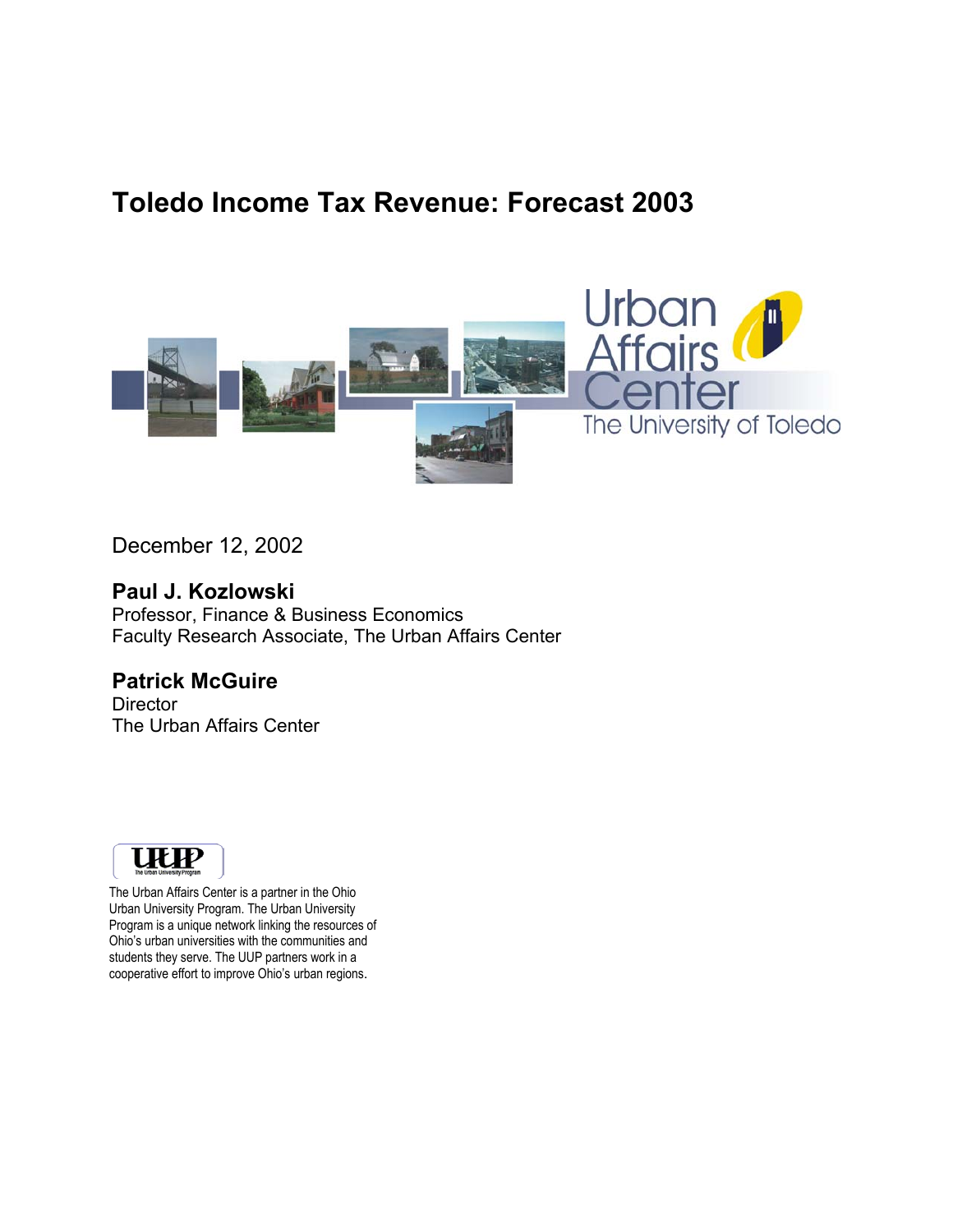Prepared for Toledo City Council December 12, 2002

By The University of Toledo Urban Affairs Center

**Paul J. Kozlowski**  Professor, Finance & Business Economics Faculty Research Associate, The Urban Affairs Center

**Patrick McGuire Director** The Urban Affairs Center

**The University of Toledo Urban Affairs Center 2801 W. Bancroft St. Toledo, Ohio 43606 419**x**530**x**3591 E-Mail: uac@utoledo.edu** 

**This publication is available for download at the following website: HTTP://uac.utoledo.edu**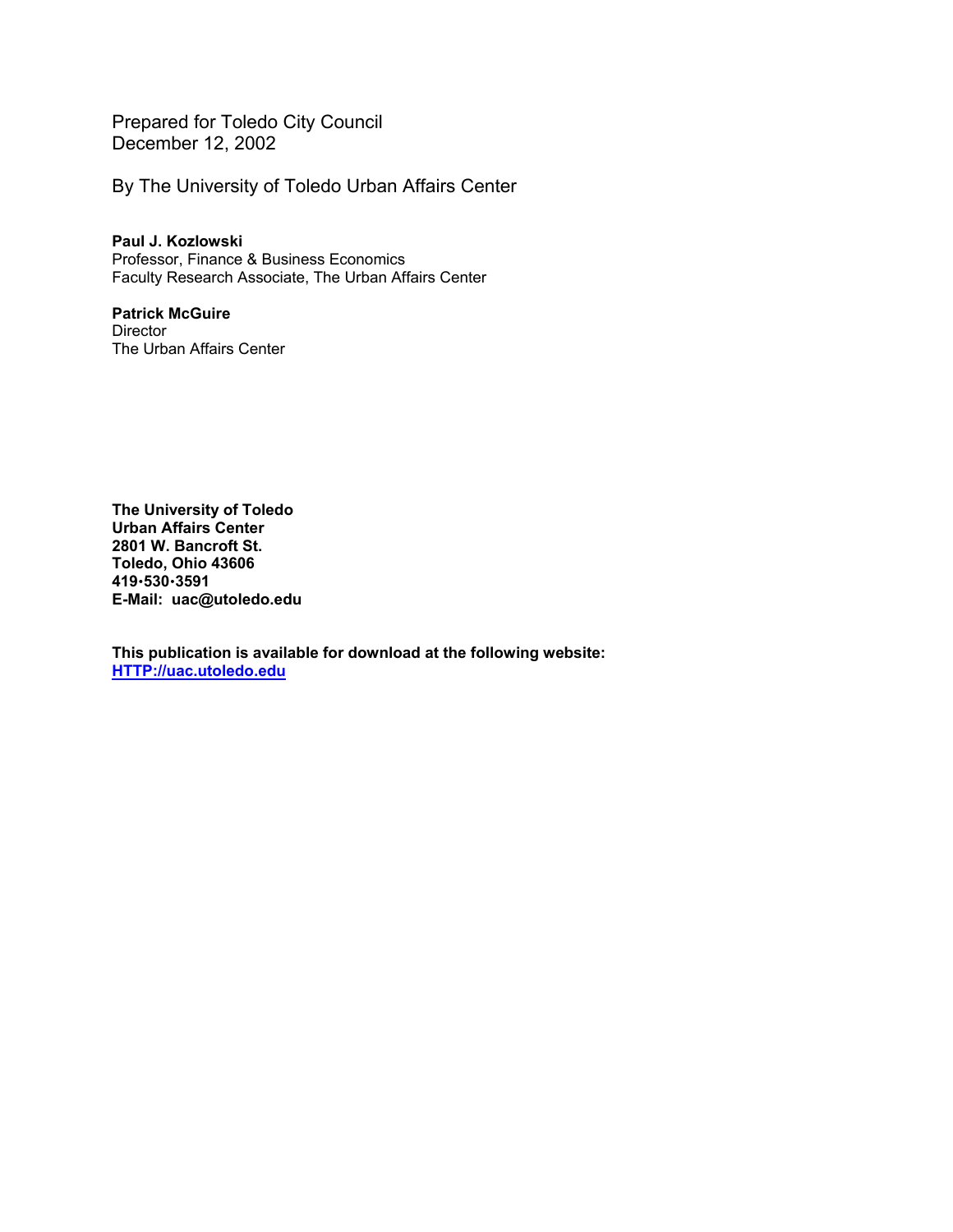## **Toledo Income Tax Revenue: Forecast 2003**

December 12, 2002

#### **Paul J. Kozlowski**

Professor, Finance & Business Economics Faculty Research Associate, The Urban Affairs Center

### **Patrick McGuire**

**Director** The Urban Affairs Center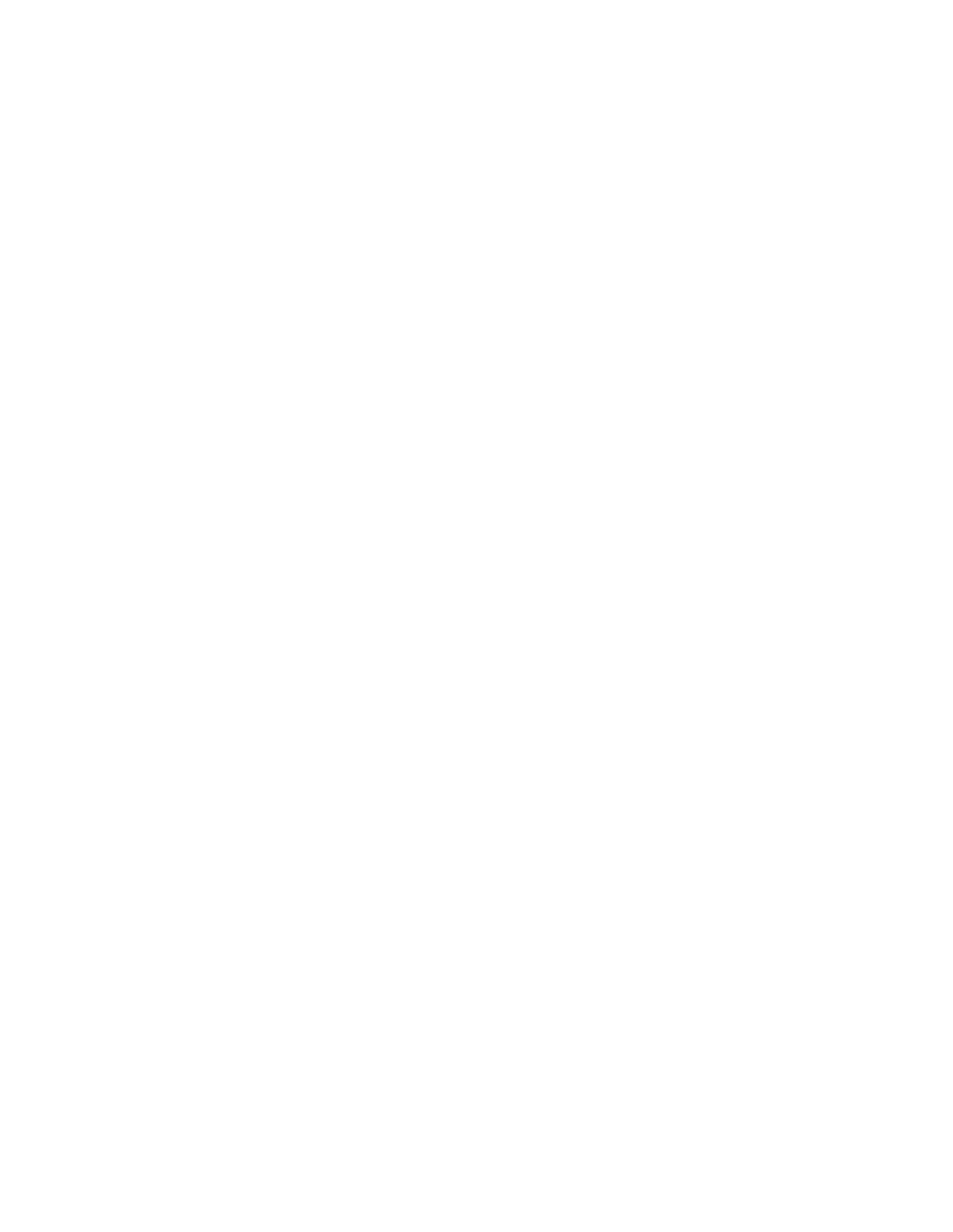# **Table of Contents**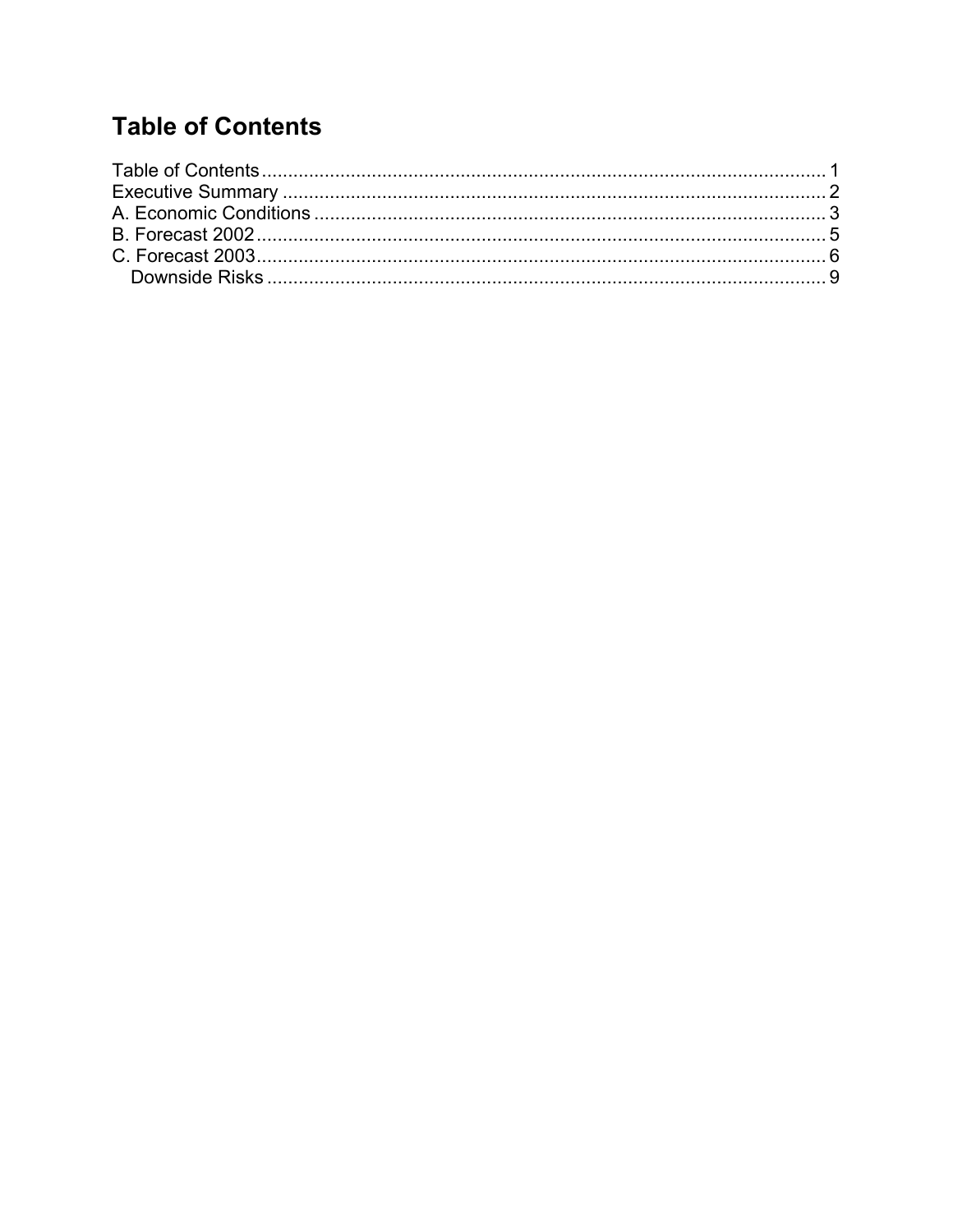### **Executive Summary**

The nation is recovering slowly from the recession of 2001, but recovery in the Toledo area has been weak this year. The local labor market reflected the weak recovery; initial claims for unemployment insurance have not fallen. With a high degree of uncertainty surrounding national economic conditions, it seems likely that the City's tax revenue will grow slowly next year. That is positive in the sense that a decline in total income tax revenue, similar to the drop in 2001, seems unlikely in 2003.

For 2002, we expect the City's income tax revenue to be close to its pre-recession level of \$153.8 million recorded in 2000, and our forecast shows total income tax revenue for 2003 up about 2.2% from that level. It is important to note, however, that for nine years ending in 2000 the City's total income tax revenue grew at an average rate of 4.4% per year. **If growth of the 1990s had continued, the City's revenue would be nearly \$18 million more that we project for 2003**. The recession, therefore, not only pulled down the absolute level of revenue, but also left the City short of its long-run trend in revenue. It will take years for the City to recovery from the slump in tax revenue.

Based on information from the City's Finance Department, our dynamic quarterly forecast model (DQF) predicts revenue to be up 1.5% this year, as tax withholdings rise 1.3%. The continued terrorist threat contributed to the weak recovery this year, and uncertainty about future prospects did hold down business and consumer confidence. The biggest drag on growth of revenue is from business tax collections, which we forecast to be down again this year.

The figures below show Toledo's income tax revenue since 1998, including our forecast for 2002 and 2003. Note the drop of 1.9% during the slump of 2001. Improved national economic conditions are setting the stage for a possible second consecutive year of recovery in the City's income tax revenue, and our forecast shows growth of 2.6% next year. Nevertheless, downside risks do exist, and they impose negative threats to the City's revenue growth for 2003.

| Toledo Income taxes - Forecasts are bold |                        |        |                 |                       |           |                  |               |         |
|------------------------------------------|------------------------|--------|-----------------|-----------------------|-----------|------------------|---------------|---------|
|                                          | Withholding<br>Percent |        | <b>Business</b> | Individual<br>Percent |           | Total<br>Percent |               | Percent |
|                                          |                        | Change |                 | Change                |           | Change           |               | Change  |
| 1998                                     | 125, 178, 347          | 1.3    | 15,904,590      | 0.3                   | 3,421,660 | 4.2              | 144,504,597   | 1.3     |
| 1999                                     | 130,843,903            | 4.5    | 15,645,820      | $-1.6$                | 3,680,593 | 7.6              | 150,170,316   | 3.9     |
| 2000                                     | 134,806,279            | 3.0    | 15.287.726      | $-2.3$                | 3,736,243 | 1.5              | 153,830,248   | 2.4     |
| 2001                                     | 132,688,940            | $-1.6$ | 13,228,732      | $-13.5$               | 4,993,735 | 33.7             | 150,911,407   | $-1.9$  |
| 2002                                     | 134,421,348            | 1.3    | 12,541,277      | $-5.1$                | 6,154,016 | 23.2             | 153,116,641   | 1.5     |
| 2003                                     | 137,929,825            | 2.6    | 13,055,524      | 4.1                   | 6,157,842 | 0.1              | 157, 143, 191 | 2.6     |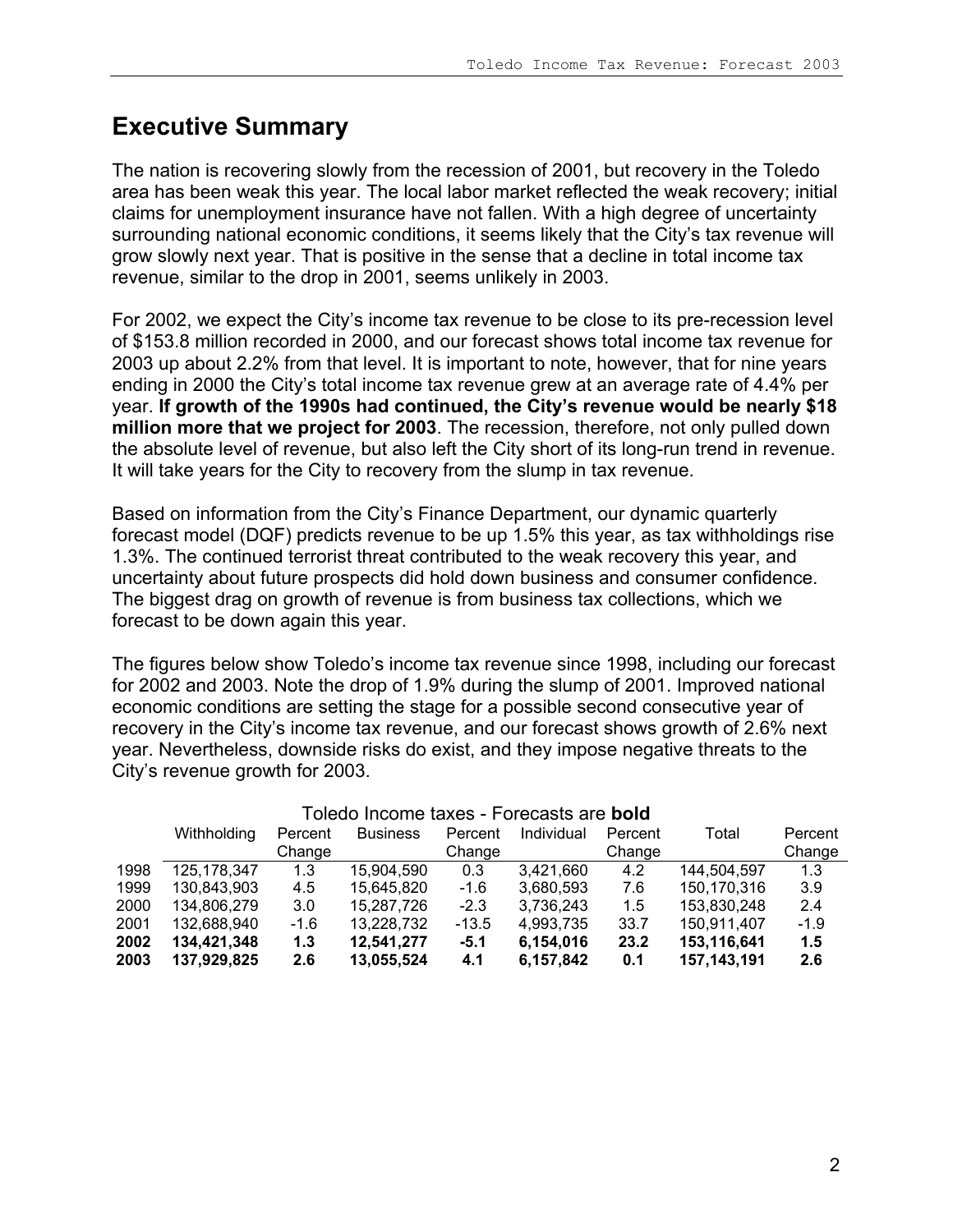# **A. Economic Conditions**

The National Bureau of Economic Research (NBER) has not yet declared an ending date for the 10th recession that began April 2001, but Real Gross Domestic Product (GDP) has increased for the last four quarters. Recovery appears to have taken hold during 2002 as production expanded during the year. The recovery nationwide and locally has been slow, however, and employment growth has been weak. Considerable uncertainty surrounds prospects for the short-term future because of concerns about continued terrorism and possible war in Iraq. Nevertheless, the economic fundamentals point toward continued economic recovery in 2003. Domestic demand is expected to keep the economy moving upward, but the pace is likely to be moderate, and there are potential problems ahead that will constrain the local economy.





Source: Ohio Bureau of Labor Market Information.

Figure 1 shows the drop in total and manufacturing employment during 2001 and 2002. Because the City's income tax withholdings are directly related to employment, the slump in 2001 was the major contributor to the 1.6% drop in withholdings in 2001. Employment began to recover in 2002 and the City can expect tax revenue from withholdings to increase as well. It is important to note, however, that recovery in local employment to levels before the recession is unlikely during 2003; this will keep the City's income tax revenue below its long-term trend.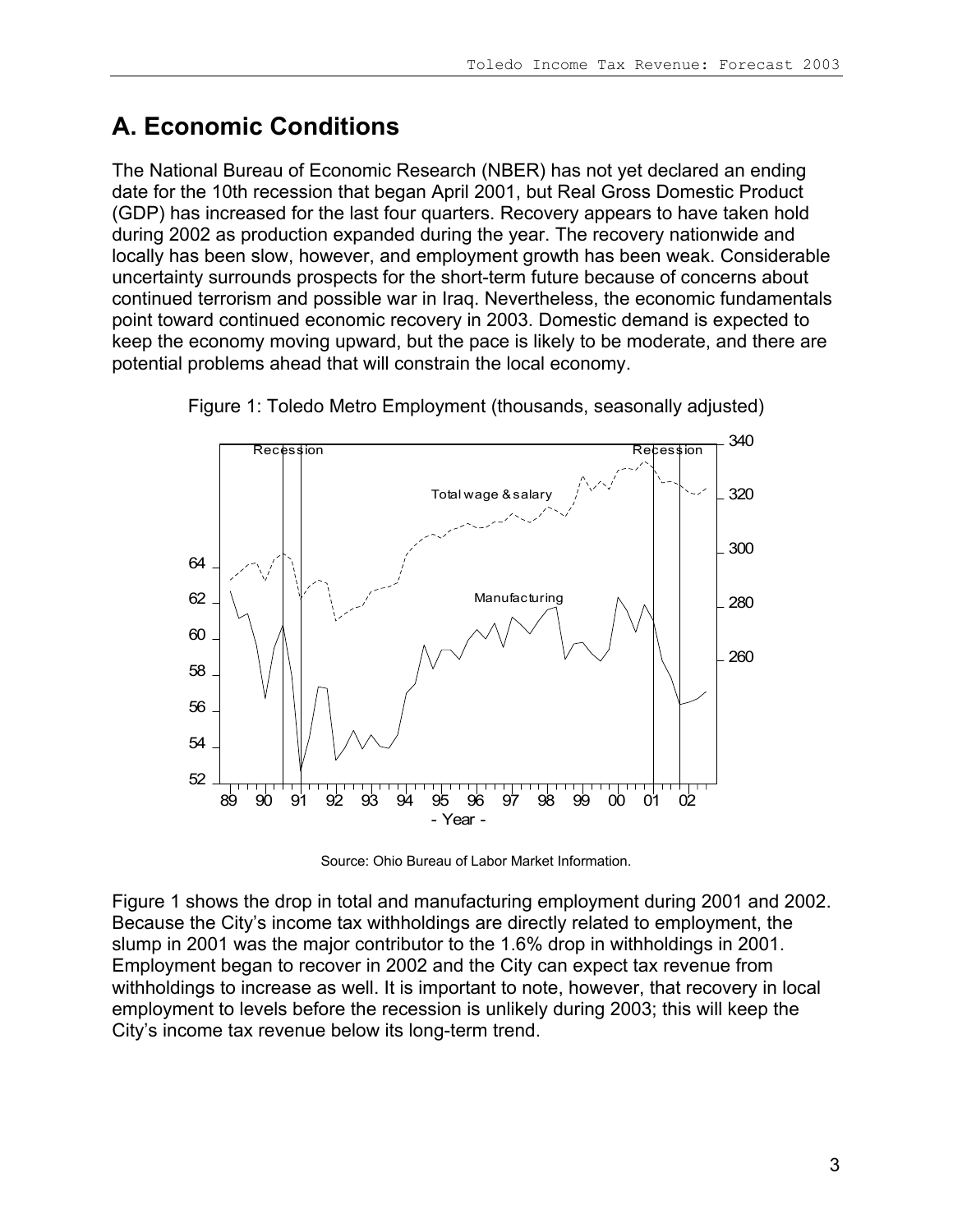

Figure 2: Toledo Metro Initial Claims for Unemployment Insurance

Figure 2 shows that initial claims for unemployment insurance did not fall during 2002. The weak labor market conditions held back the growth of the City's tax revenue this year. Although the run up in claims for unemployment insurance was not as large as that of the early-1990s, initial claims filed rose in the Toledo area for four years. The Toledo index of leading indicators summarizes the near-term economic prospects. Figure 3 shows improvement in the local economy as the recession abates. Note, however, that the overall gain in the index has been moderate so far, pointing to slow recovery into 2003.



Figure 3: Toledo Index of Leading Indicators (1996=100)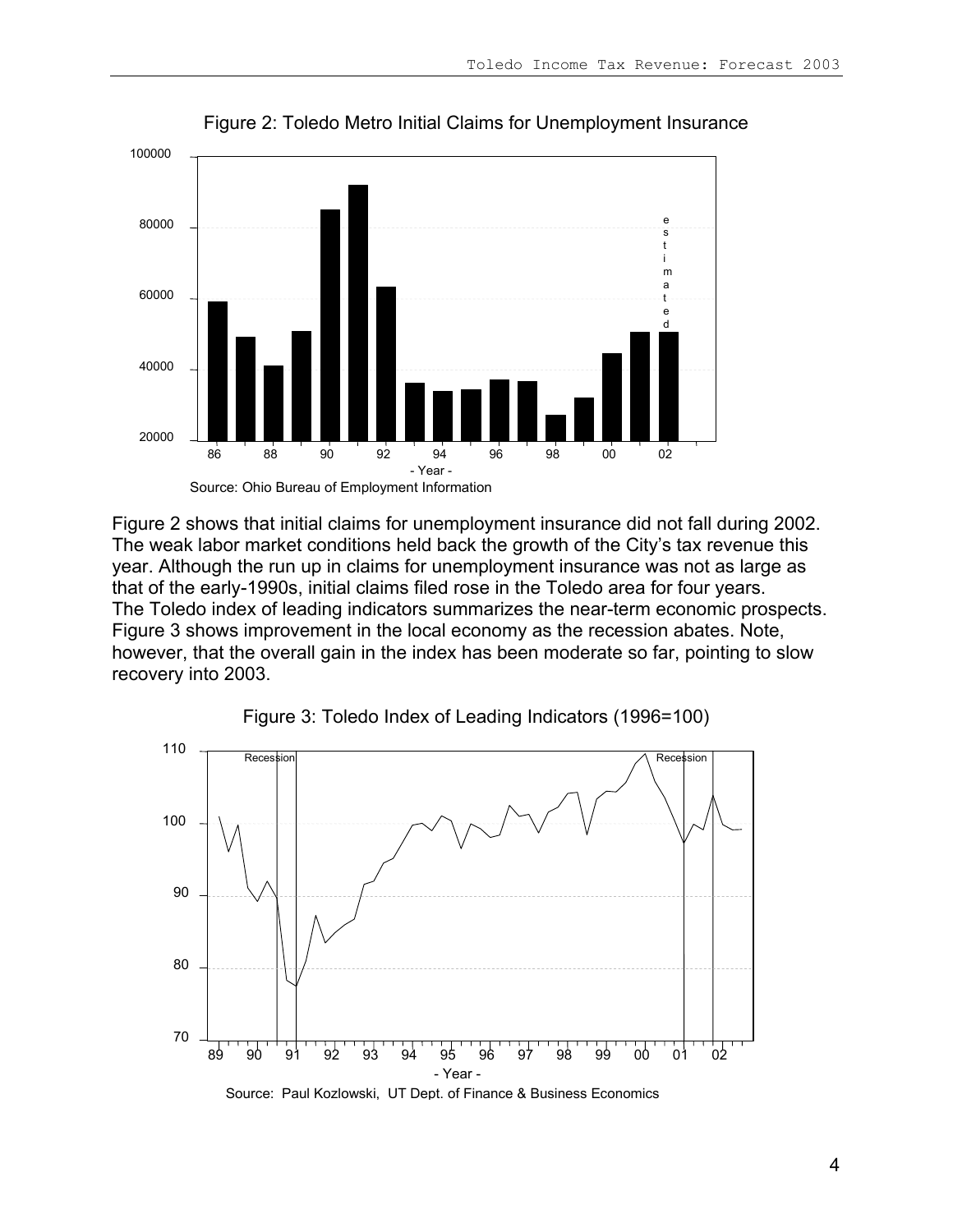## **B. Forecast 2002**

In our forecast to City Council in March, we predicted a 2.1% increase in total income tax revenue for this year. That increase was expected to result from a 1.5% gain in tax withholdings, as well as a gain in collections from business. That forecast was a little too optimistic, however. Based on information available through the third quarter of 2002, it appears that total income tax revenue will increase by about 1.5% this year. Our dynamic quarterly forecast procedures (DQF) predict a gain of 1.3% in tax withholdings and a drop in collections from business, which is offset by a rise in collections from individuals. **For 2002, the DQF shows an increase in total income tax revenue of \$2,205,000**, for a total of \$153,116,641. If tax revenue had grown at the average compound rate experienced in the nine-year period ending in 2000, then the City's total income tax revenue would have amounted to \$167,665,125. Despite the gain predicted for this year, the City will find itself about \$14.5 million short of its long-run trend. The mild recession of 2001, therefore, had a significant negative impact on tax revenue that will continue into 2003

Our forecast for the fourth quarter of 2002 uses updates based on the recent data available through November 2001. Table 1 shows the quarterly income tax revenue from withholdings generated by the DQF procedures that account for long-term trend, business cycle, and seasonal movements in the City's revenue data. The results in Table 1 suggest that the City can expect a slight recovery in revenue from withholdings, which we estimate at approximately \$1.7 million. Although that is positive, it is important to note that in 1992, the first year of recovery from the recession of 1990-91, the City's tax withholdings rose more than 5%.

|        |   | Wihholding<br>(sa) | Seasonal<br>Index | Re-<br>Seasonalized | Withholding<br>(nsa)     | Annual<br>Percent<br>Change |  |
|--------|---|--------------------|-------------------|---------------------|--------------------------|-----------------------------|--|
| 2002   |   |                    |                   |                     | 33,235,204<br>33,516,021 |                             |  |
|        | 3 |                    |                   |                     | 31,947,961               |                             |  |
|        | 4 | 34,121,293         | 1.046917          | 35,722,162          | 35,722,162               |                             |  |
| Annual |   |                    |                   |                     | 134,421,348              | 1.3                         |  |

Table 1: Toledo Quarterly Income Taxes – DQF forecasts are **bold**.

Notes: sa = seasonally adjusted; nsa = not seasonally adjusted.

Forecasts in bold were generated by the DQF procedure outlined to City Council in *City of Toledo Payroll Tax Revenue: Annual Budget Projections and Long-term Trends*, UT-Urban Affairs Center, October 2000.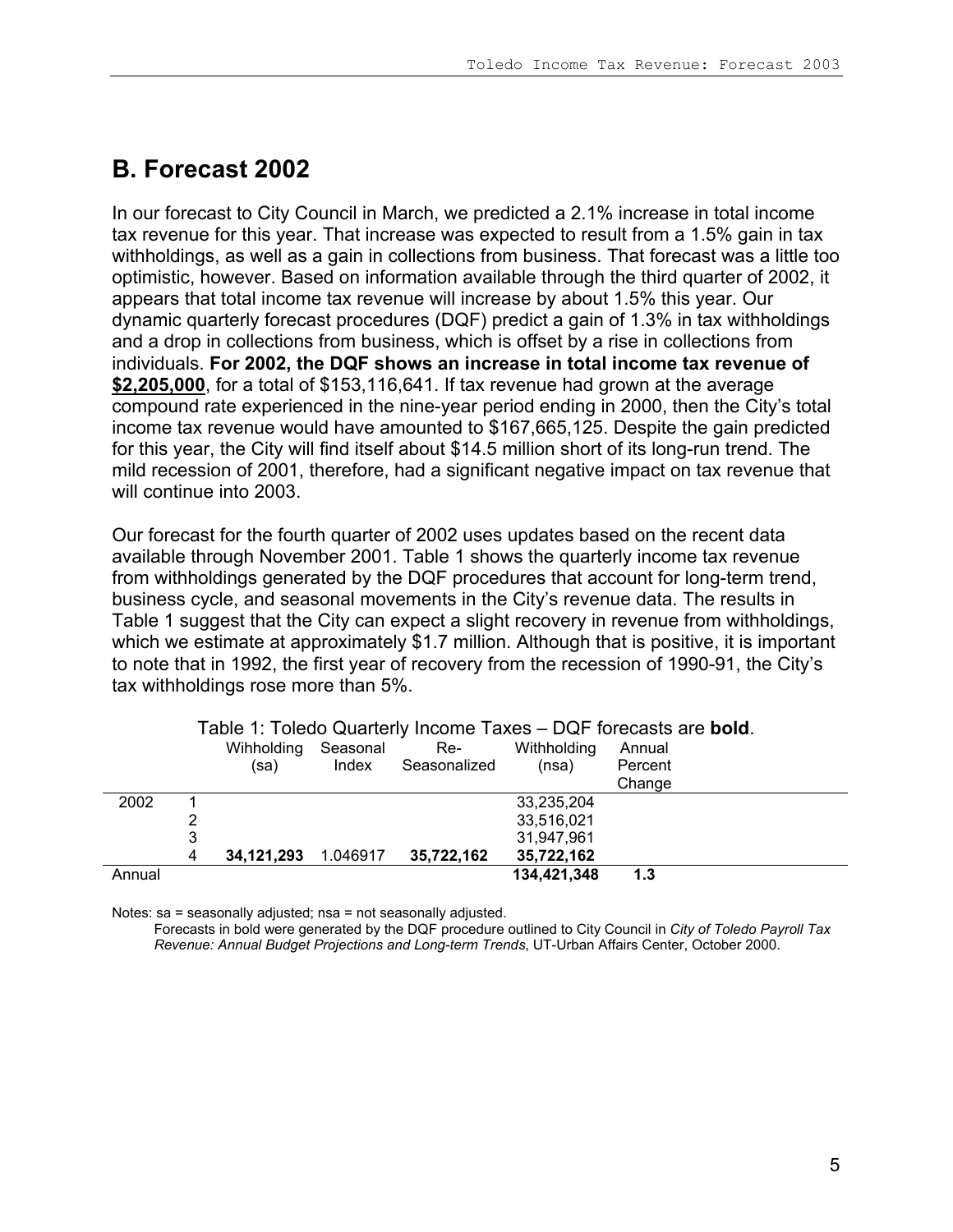The City's total income tax revenue appears in Table 2. The DQF predicts a 1.5% increase in total income tax revenue for 2002, following the 1.9% loss in 2001. That leaves total revenue just below its pre-recession level of \$153,830,248.

|        | Table 2: Toledo Quarterly Income Taxes - DQF forecasts are <b>bold</b> . |             |                 |                    |             |         |
|--------|--------------------------------------------------------------------------|-------------|-----------------|--------------------|-------------|---------|
|        |                                                                          | Withholding | <b>Business</b> | Individual         | Total (nsa) | Annual  |
|        |                                                                          | (sa)        | Profits (nsa)   | <b>Direct Pays</b> |             | Percent |
|        |                                                                          |             |                 | (nsa)              |             | Change  |
| 2001   |                                                                          | 132,688,940 |                 |                    |             | $-1.9$  |
| 2002   |                                                                          |             |                 |                    |             |         |
|        | 2                                                                        |             |                 |                    |             |         |
|        | 3                                                                        |             |                 |                    |             |         |
|        | 4                                                                        | 35,722,162  | 1,266,593       | 721,255            | 37,710,010  |         |
| Annual |                                                                          | 134,421,348 | 12,541,277      | 6,154,016          | 153,116,641 | 1.5     |

Notes: sa = seasonally adjusted; nsa = not seasonally adjusted.

Forecasts in bold were generated by the DQF procedure outlined to City Council in *City of Toledo Payroll Tax Revenue: Annual Budget Projections and Long-term Trends*, UT-Urban Affairs Center, October 2000.

The increase in individual direct payments results from special factors in the collection process, which offset the impact of the recession. The decline in revenue from business profits is consistent with the slow recovery here. Weak economic conditions in 2001 and 2002 compounded a problem of no growth from the business source of City revenue since the mid-1990s.

Revenue from tax withholding and business profits is sensitive to conditions in the local economy; the DQF procedures account for that through initial claims for unemployment insurance. UI claims are almost the same this year compared to 2001, and that contributes to a positive, but very modest, gain in withholdings this year. In short, labor market conditions did not get worse and appear to be improving slightly as 2002 ends. Collections from businesses should be poised for a rebound, but that source of tax revenue continues to be very erratic with little evidence of any significant upward trend.

## **C. Forecast 2003**

Table 3 shows the City's actual tax revenue from 1989 to 2001 and our forecasts for 2002 and 2003. The forecast procedures (DQF-dynamic quarterly forecast and LIMleading indicator model), outlined in the *City of Toledo Payroll Tax Revenue: Annual Budget Projections and Long-term Trends*, UT-Urban Affairs Center, October 2000, predict continued recovery with another year of positive growth in income tax revenue during 2003, albeit at a slow pace. We expect total income tax revenue to grow about 2.6% in 2003 and to reach \$157.1 million. Despite this forecast for 2003, the table reveals that growth rates for income tax revenue in 2002 and 2003 are well below those that occurred during the economic expansion of the 1990s.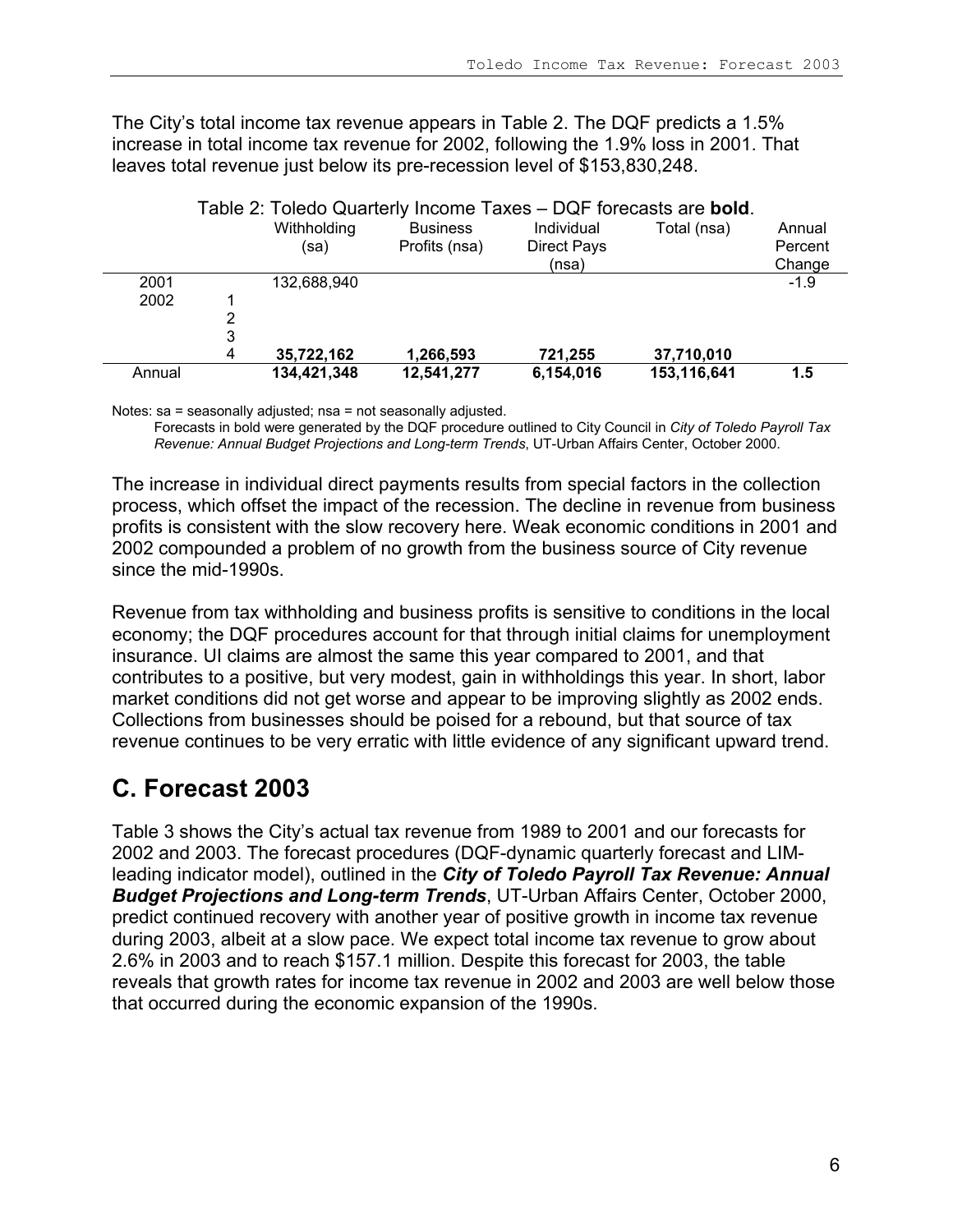|      | Withholding   | %      | <b>Business</b>   | %       | Individual          | %      | Total         | % Change |
|------|---------------|--------|-------------------|---------|---------------------|--------|---------------|----------|
|      |               | Change |                   | Change  |                     | Change |               |          |
| 1989 | \$95,011,996  |        | 2.4 \$9,292,927   |         | $-35.0$ \$2,396,757 | $-2.4$ | \$106,701,680 | $-2.6$   |
| 1990 | 92,919,354    |        | $-2.2$ 12,766,213 | 37.4    | 2,294,258           | $-4.3$ | 107,979,825   | 1.2      |
| 1991 | 92,452,379    | -0.5   | 9,963,000         | $-22.0$ | 2,454,651           | 7.0    | 104,870,030   | $-2.9$   |
| 1992 | 97,428,524    |        | 5.4 10.445,009    | 4.8     | 2,549,443           | 3.9    | 110,422,976   | 5.3      |
| 1993 | 100,159,047   |        | 2.8 12,805,217    | 22.6    | 2,790,750           | 9.5    | 115,755,014   | 4.8      |
| 1994 | 107,147,988   |        | 7.0 14,813,612    | 15.7    | 3,013,485           | 8.0    | 124,975,085   | 8.0      |
| 1995 | 112,883,989   |        | 5.4 13,743,551    | $-7.2$  | 3,161,220           | 4.9    | 129,788,760   | 3.9      |
| 1996 | 117,494,951   |        | 4.1 17,829,958    | 29.7    | 3,161,798           | 0.0    | 138,486,707   | 6.7      |
| 1997 | 123,559,489   |        | 5.2 15,856,452    | $-11.1$ | 3,284,787           | 3.9    | 142,700,728   | 3.0      |
| 1998 | 125, 178, 347 |        | 1.3 15,904,590    | 0.3     | 3,421,660           | 4.2    | 144,504,597   | 1.3      |
| 1999 | 130,843,903   |        | 4.5 15,645,820    | -1.6    | 3,680,593           | 7.6    | 150,170,316   | 3.9      |
| 2000 | 134,806,279   |        | 3.0 15,287,726    | $-2.3$  | 3,736,243           | 1.5    | 153,830,248   | 2.4      |
| 2001 | 132,688,940   |        | $-1.6$ 13,228,732 | $-13.5$ | 4,993,735           | 33.7   | 150,911,407   | $-1.9$   |
| 2002 | 134,421,348   |        | 1.3 12,541,277    | $-5.2$  | 6,164,016           | 23.4   | 153,116.641   | 1.5      |
| 2003 | 137,929,825   |        | 2.6 13,055,524    | 4.1     | 6,157,842           | $-0.1$ | 157, 143, 191 | 2.6      |

Table 3: Toledo Income Taxes - Forecasts are **bold**.

Source: Actual revenue from City of Toledo, Finance Department/Treasury Division. Forecasts in bold were generated by the procedures outlined to *City Council in City of Toledo Payroll Tax Revenue: Annual Budget Projections and Long-term Trends*, UT-Urban Affairs Center, October 2000.

During the slump in the early-1990s, the City's income tax withholdings dropped 2.7% from \$95 million in 1989 to \$92.5 million in 1991. The decline during the recent recession was confined to one year, 2001, with a drop of 1.9%, which resulted in loss of \$2.9 million. The national economy is forecast to grow next year and local economic conditions should improve; therefore, it seems likely that the City's tax revenue will grow for a second consecutive year. Gains in tax withholdings provide the thrust for continued recovery in 2003.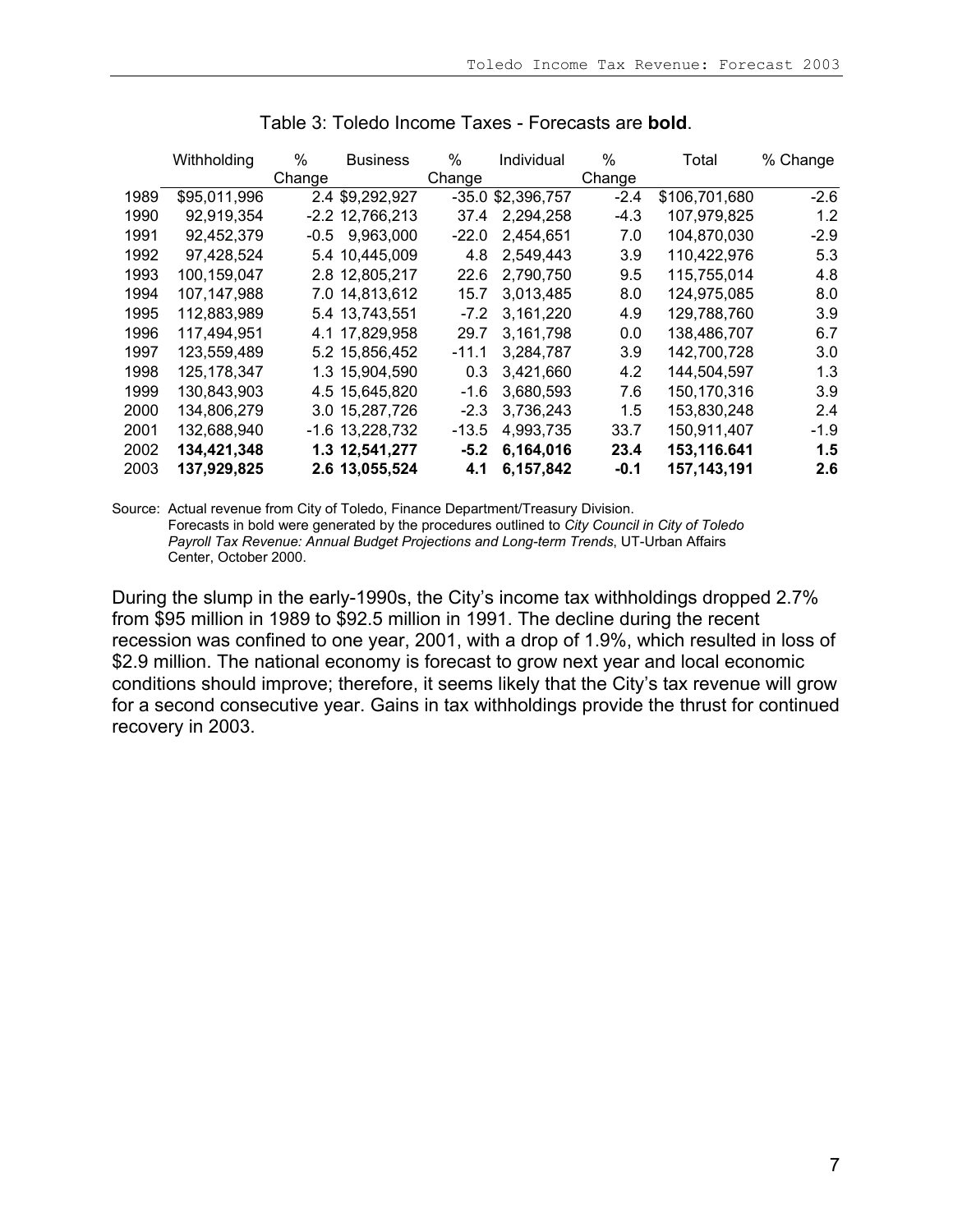

Figure 4: Annual Income Tax Revenue (millions)

Source: City of Toledo, Finance Department/Treasury Division and UT Urban Affairs Center.

Figures 4 and 5 illustrate the City's income tax revenue performance. Our forecast puts total income tax revenue in 2002 and 2003 below its long-term trend growth, which is a characteristic of recessions in Toledo. Revenue growing below its trend is a direct consequence of the recession in the local and national economies. Our forecast puts revenue in 2002 just short of the \$153,898,984 collected in 2000 but above that prerecession level for 2003. The City's slump was relatively mild but it takes time for revenue to recover fully.